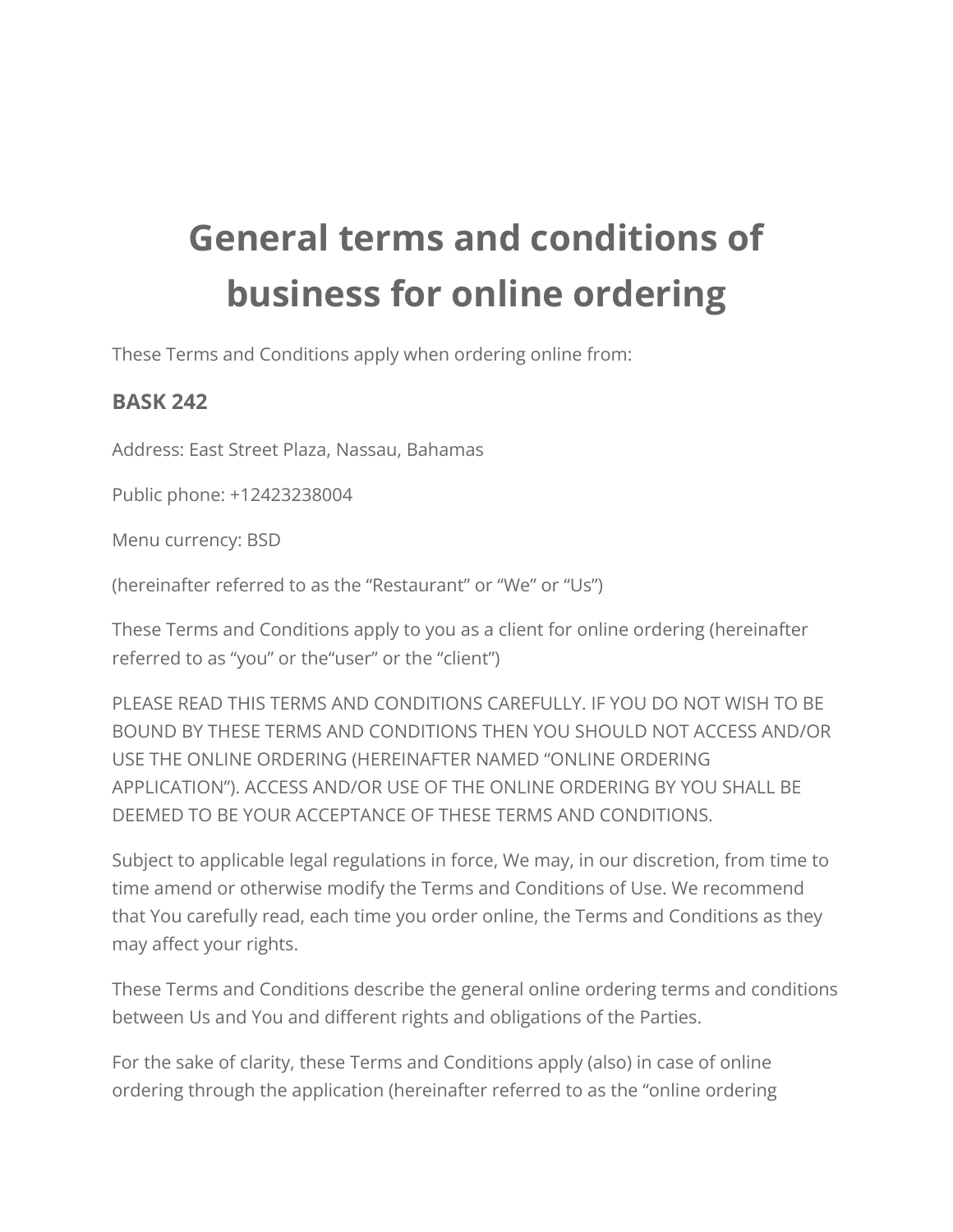application" or the "application"; the applications is the online ordering application used by the Client to place its order for different products and/or services (hereinafter referred to as the "products" and/or "services").

The online ordering application is owned and operated by the licensor of the license agreement regarding the use of the application in order to order online.

Without affecting the generality of the present Terms and Conditions and for the sake of clarity You must also respect the license agreement regarding the use of the application in order to order online.

The Restaurant shall make all the necessary diligences to ensure that the information in relation with the online ordering is accurate and reliable. However, this cannot be infallible and errors may sometimes occur. You should take appropriate steps to verify all information in relation with the online ordering before using it. To the maximum extent permitted according to the applicable law, the Restaurant disclaims any warranty or representation of any kind, whether express or implied, as to any matter whatsoever relating to the online ordering, including without limitation the availability of the online ordering application.

The Restaurant may from time to time revise the information in relation with the online ordering application and/or process and reserves the right to make such changes without any obligation to notify any past, current or prospective clients. In no event shall the Restaurant be liable for any indirect, special, incidental or consequential damages arising out of any use of the information contained herein and/or in relation with the online ordering process.

By ordering online, you acknowledge and agree that the use of the online ordering application and/or processes at your own risk and the maximum extent permitted according to the applicable law, in no circumstances, shall We be liable for any direct, indirect, incidental, special, consequential, or punitive damages, losses, costs or expenses nor for any loss of profit that results from the use of, or inability to use this online ordering and/or any application and/or material on any site linked to this online ordering application (including but not limited to any viruses or any other errors or defects or failures in computer transmissions or network communications) even if We have been advised of the possibility of such damage. In addition, no liability can be accepted by Us in respect of any changes made to the content of the online ordering application and/or process by unauthorized third parties. All express or implied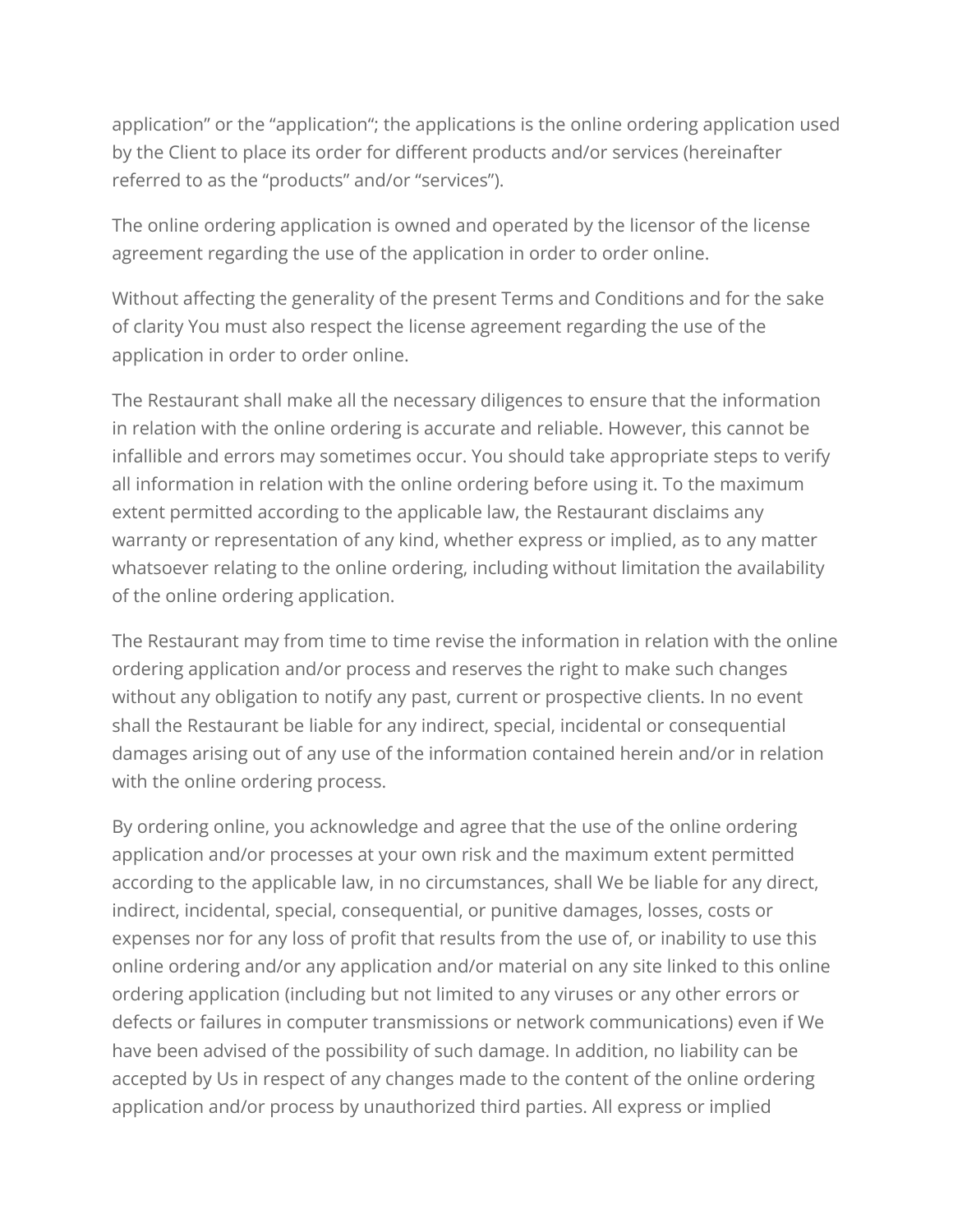warranties or representations are excluded to the maximum extent permitted according to the applicable law.

The online ordering application and/or process may include content, information or links to third parties or third party sites. The Restaurant is not responsible for the content of any such sites or neither for the content of any third party advertising or sponsorship nor for compliance of such with any regulations. The links may be accessed at the user's own risk and the Restaurant makes no representations or warranties about the content, completeness, or accuracy of these links or the sites hyperlinked to this ordering online application. You agree to hold harmless and relieve the Restaurant from any liability whatsoever arising from your use of information from a third party or your use of any third-party website.

Except otherwise expressly mentioned, all the information in relation with the online ordering application (including without limitation the images, buttons and text) are property and/or available with the permission of the licensor of the license agreement regarding the use of the application in order to order online and holds usage rights over them and, may not be copied, distributed, or reproduced or transmitted in any form or by any mean, electronic, mechanical, photocopying, recording or otherwise, without its prior written permission.

The content referring to specific products (e.g. food items), arrangement and texts layout of the online ordering application and/or process, the trademarks, and any other content, are proprietary and are protected according with the legal regulations in force and cannot be used in any way without the express written permission of the Restaurant.

The Client does not obtain any license or right regarding the information in relation with the online ordering and/or application.

If you decide to order online using the online ordering application, you may be asked to provide full contact details and/or to create an account and you may need to accept cookies. You must keep your data confidential and must not disclose it to anyone. The Restaurant reserves the right to suspend the use of the online ordering application and/or process if you breach the Terms and Conditions.

You acknowledge and agree that all orders are treated as an express intention to purchase the nominated products and/or services for the agreed online prices and We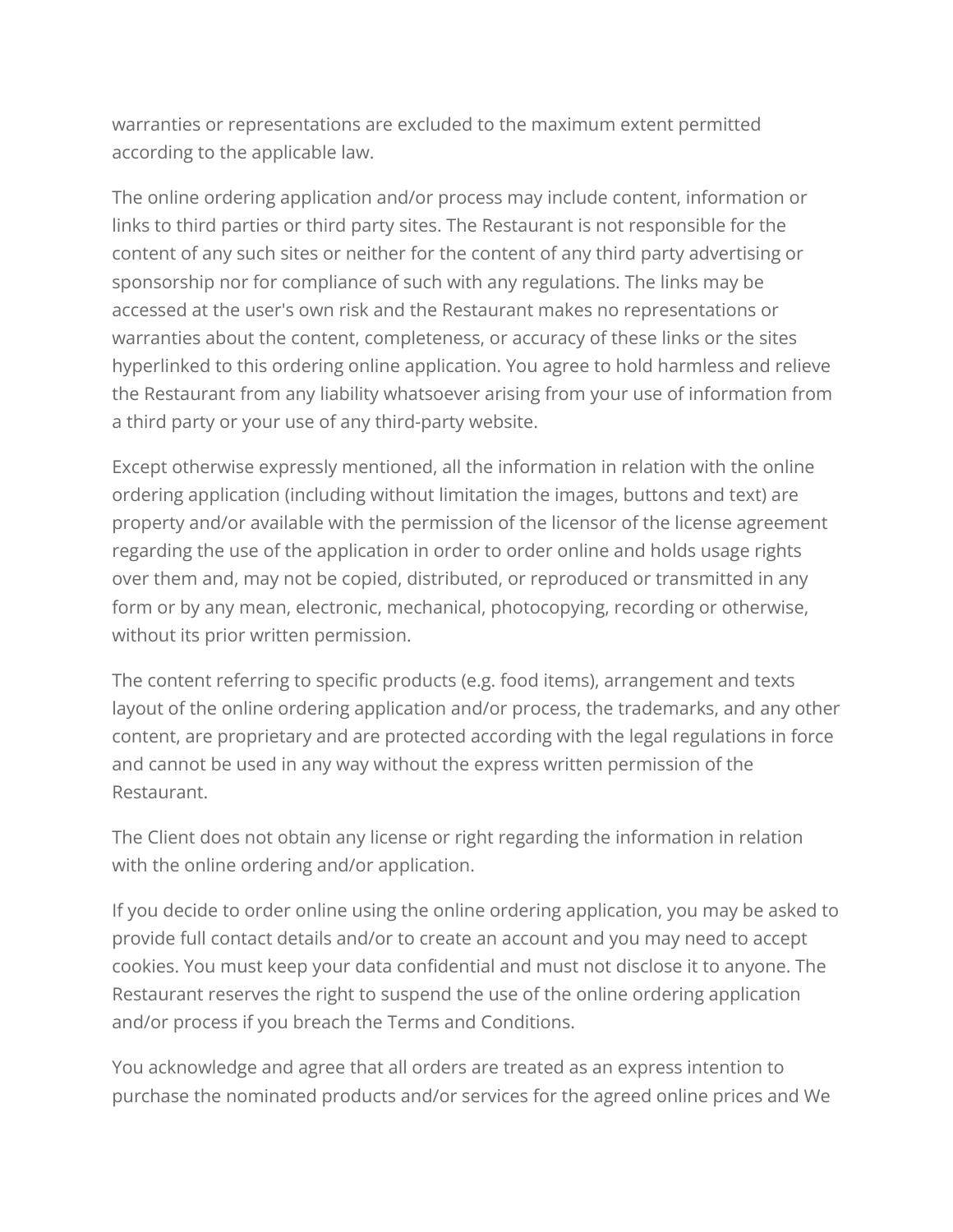treat this as an binding offer from you to purchase such products and services. Any variations must be in writing, otherwise they will not be binding on either party.

The acceptance of any order for any of the products and/or services shall be at the entire discretion of the Restaurant. Our acceptance of an order may occur when you receive an on-screen message and/or email notification and/or an SMS, confirming your order.

The Restaurant reserves the right to refuse any service, terminate your access to the online ordering application and/or process, remove or edit any content or accept your order/s in its sole discretion and without prior notice to you.

The Restaurant's online ordering application must only be used by persons over the age of eighteen (18) years, or the minimum legal age as permitted by the law or otherwise under the supervision of an adult or guardian.

Any products and/or services provided through the online ordering application are done so on an "as is" and "if available" basis and the Restaurant expressly excludes any warranties, conditions, representations or other terms with respect to the online ordering or the content or products displayed on it, whether express or implied, unless expressly stated to the contrary.

The pictures of the products are for presentation only. The ordered products may have differences (e.g. color, form, etc.) towards the photos existing on the site. The Restaurant is not liable in any way if the description of products is not complete.

Delivery orders are also subject to: i)Your address falling in the defined delivery area of the Restaurant; ii)Availability of the restaurant being online for accepting online orders; iii) Your Order may be subject to a minimum amount per order;

You can pay by any of the methods listed in our checkout screen. Please make sure that if your order is placed using a credit or debit card, the card is valid on the date of your order placement. The Restaurant may provide no refunds to the orders paid online. Contact Us directly to settle any payment dispute or refund claim.

You may be automatically directed to an online listing referring to Your nearby Restaurant service location. Please note that prices, minimum spend restrictions and maximum cash spend restrictions vary from location to location. In addition, if you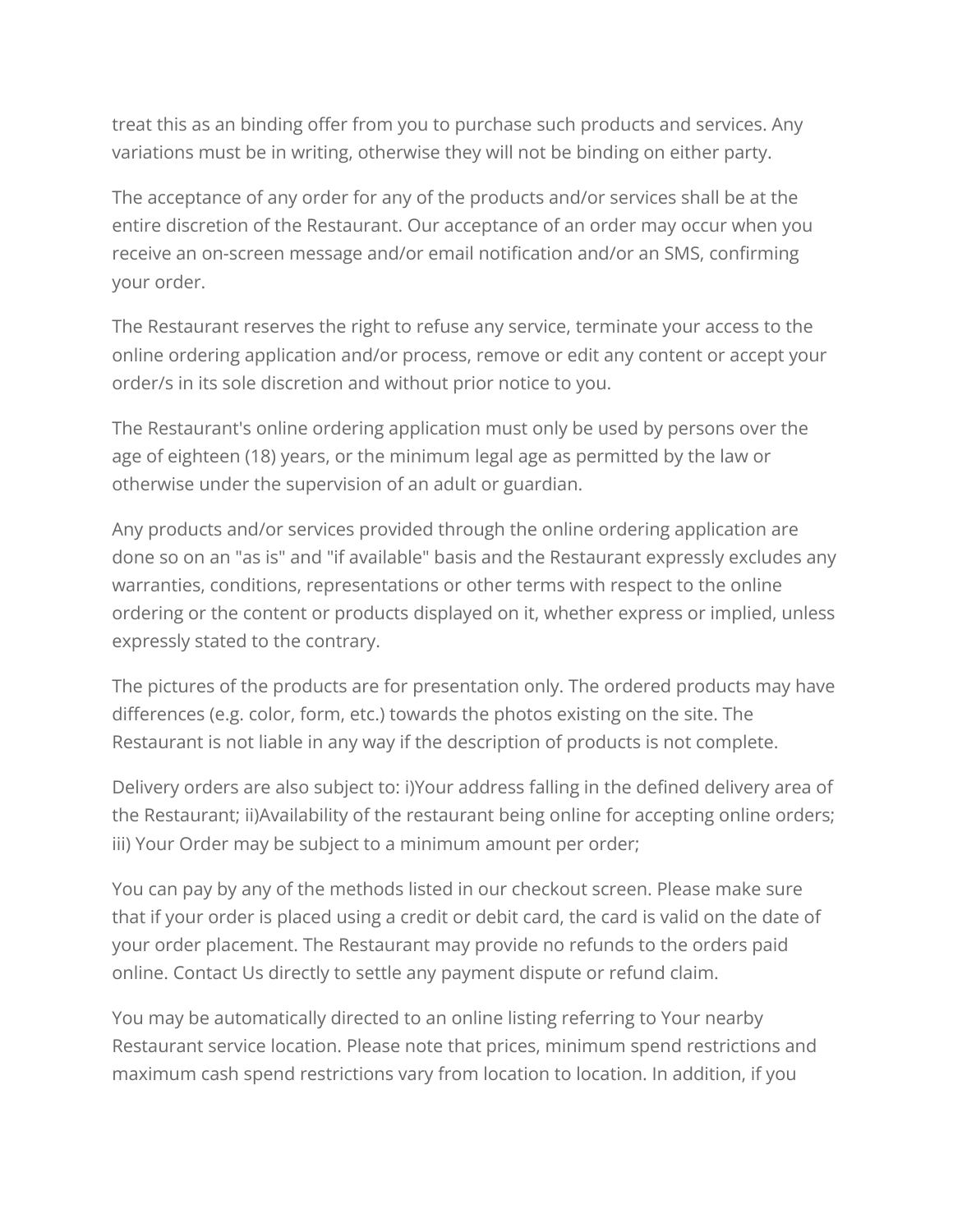order on-line, the price charged may be different to the price for the Products had they been ordered in-store or by telephone.

The online order once placed cannot be modified or cancelled either through the website or offline by calling the restaurant. Anyhow, if you wish to cancel or complain about your order, please call your local restaurant service location, details of which will be included in the confirmatory e-mail sent to you upon placing your order and We can see how we can help you.

We will aim to provide you with your ordered products as close as possible to your requested delivery/collection time but we cannot guarantee the delivery time in all the cases. Delivery time may be affected due to bad weather or traffic conditions. This is to ensure the safety of our riders. Delivery service may be temporarily unavailable in selected areas due to bad weather or unforeseen circumstances.

The Client agrees to accept delivery of the Products at the agreed time and place of delivery. If you have chosen for the Products to be delivered, the Restaurant will deliver the order to the main entrance of the delivery address but any deliveries carried into the delivery address will only be made if the driver and you consent to this. If you are not present to take delivery of the goods at the address given in your order, then We will not refund you the price for your order and will charge you for the full amount of your order.

Risk in the Products shall pass to the Client on delivery. Any software service/software is used and/or downloaded at your own risk. If you are in any doubt as to the suitability of the software service/software to be used and/or downloaded for your computer it is recommended that you obtain specialist advice before using and/or downloading it.

You are responsible for maintaining the confidentiality of your personal details, password and payment details. You agree to accept full responsibility for all your activities in relation with the online ordering (application).

You may not assign, sub-license or otherwise transfer any of your rights under these terms and conditions. In case any provision of this agreement is and/or becomes void, illegal, invalid or inapplicable, it shall not affect the validity or the applicability of the other contractual clauses, which shall continue to be in force and to produce legal effects as if the void, illegal, invalid or inapplicable clause was not part of this agreement.